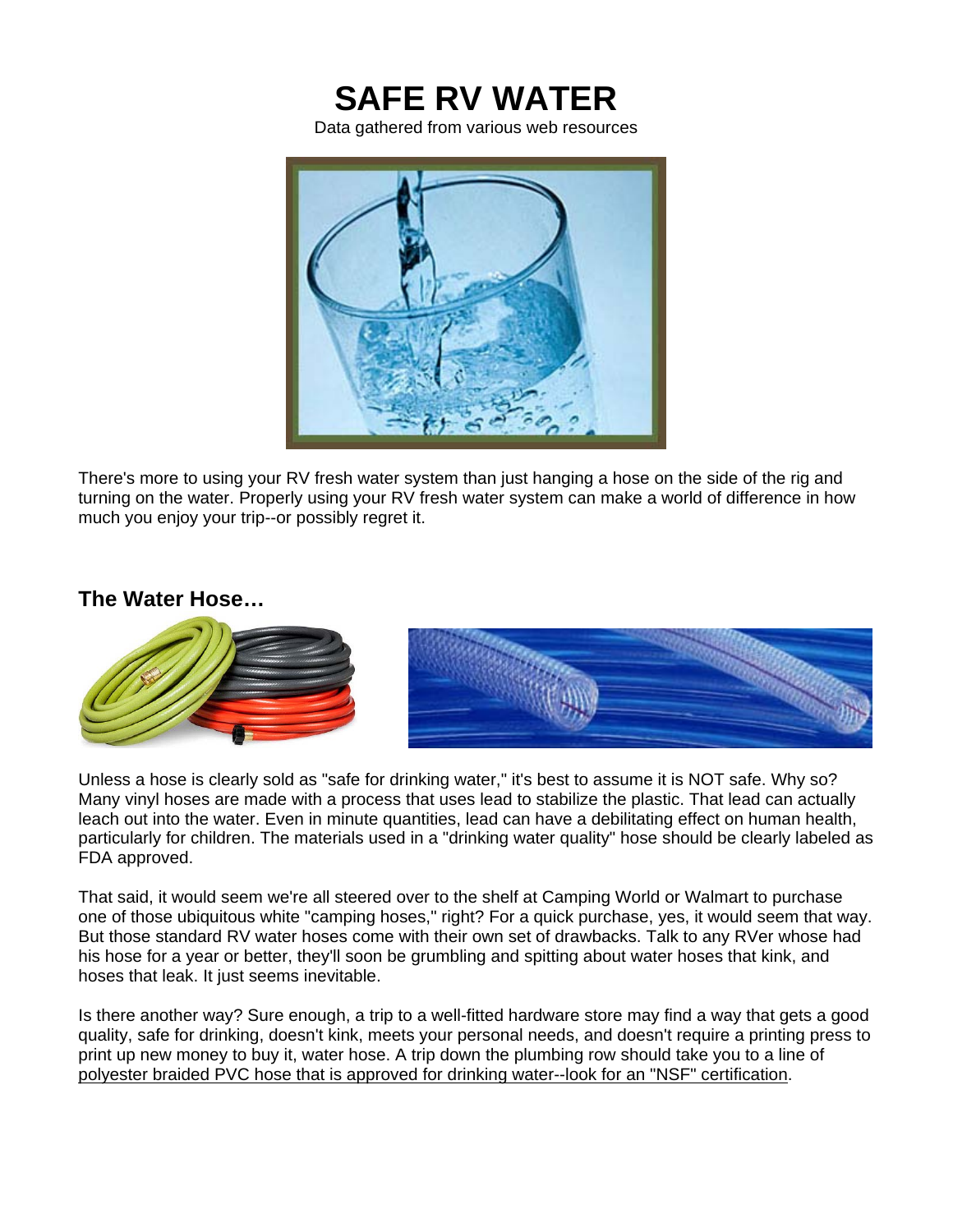The thickness of the braided hose is certainly better than that of the typical "RV" hose; hence, kinkage should be past history. The "funny taste" we often associate with water hoses is also a non-issue, as we've found the water coming out of these lines is fairly good. And since you're buying the hose in "cut" lengths, you can make up your own hoses. Some RV'rs say they carry several of their own hoses, 10' in length for easy storage. These can be rolled up and stored away in a sanitary fashion in a plastic gear box. Having more than one 'ten-footer' on hand helps them to make whatever length is needed without a lot of excess hanging around to trip over and fuss with it's time to break camp.

Keep in mind the smaller the diameter of the hose, the greater the resistance to water flow--and hence a drop in pressure. If you're just filling your tanks with a hose, that might not make much difference to you. But if you do frequent campground hookups, a smaller hose restricting your water flow could make for a difference in your shower power. The longer the hose run, the greater the effect, so plan accordingly. Of course, the bigger the hose diameter, the greater the cost of the hose; and there are practical limits on the size of the fittings you'll also need to stick on the ends of your new hose.

After you've picked out the length (or lengths) you'll need, you'll need to get the appropriate fittings to put on the end of your new hoses. Brass fittings tend to last longer, but are a bit more spendy than their plastic counterparts. Plastic seems to be more subject to UV radiation, and cracking or breaking when run over with the tow rig is a definite. Regardless of your choice, always keep a supply of hose washers with you--a leaking hose is a surefire nuisance that can be easily dealt with.

A couple of thoughts on hose use: Store your hoses with the ends screwed together; this keeps dirt, bugs, and other undesirable stuff out of the hose. Always drain your hose before storing it--that helps to keep bacterial growth down.

Even using hoses with material approved by the FDA, it is suggested that RV'rs do well to run the water through the hose for a minute or so before using the water. Why so? A hose with standing water in it can provide a wonderful medium for bacterial growth. Running water through the hose first will help to clear any undesirables out of the hose onto the ground, and not in your tank or RV.

So, what of those of us who connect a hose to our RV as a primary water source, and leave it connected? Again the answer: If you're going to drink it, it might be best to run the tap for a minute or so before drawing a drink. The problem of bacterial contamination increases with warmer weather when the bugs finding multiplication of their species enhanced.

You might also want to consider a screen filter to your water line. This would go between the regulator and water source. Check it regularly to make sure it is free of debris. Clean or replace as needed. The filter will reduce your water flow a very small amount.

## **Water Pressure**

Add another layer of protection between your water hose and the tap. In this case, a water pressure regulator will protect both your RV plumbing system--and your water hose--against high pressure surges that can come through the "city water" system you'll be hooking up to. Surges can actually hammer RV plumbing fittings, causing leaks, or even catastrophic breakage. You can find a regulator at an RV supply store. They come in a couple of different "flavors," being made of either brass or high impact plastic. Others add whistles and bells in the form of a gauge to indicate exact water pressure. Any of these will work.



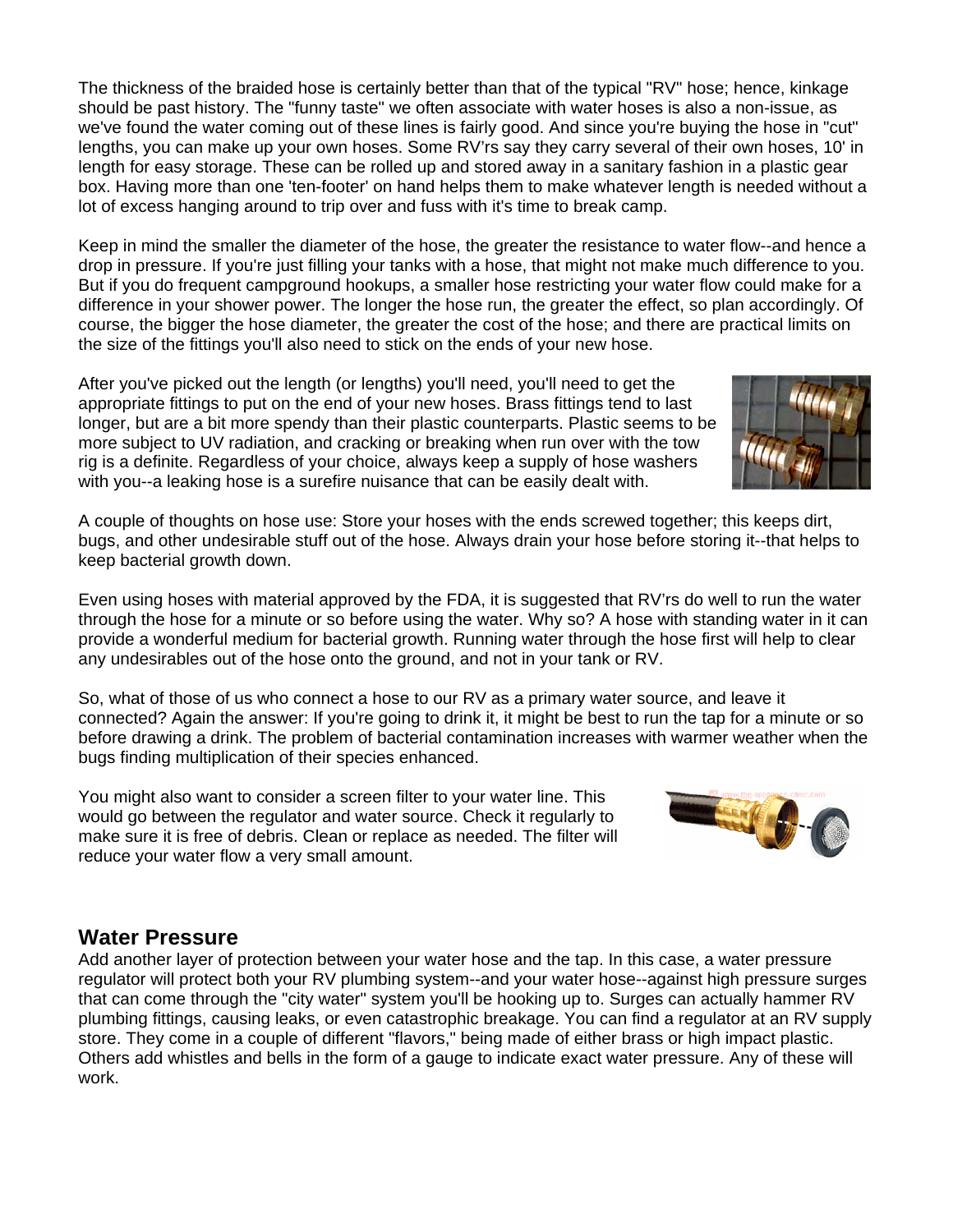

Screw the regulator between the water tap and the hose. Open the tap to flush the hose out, shut the tap, then connect the hose to the RV. Why this flush? It's just a good practice to be in. Any bacteria that may have developed in the hose between uses can be blasted out harmlessly, and not put into your RV fresh water lines.

Some RV'rs seem to think they don't need a pressure regulator in their line if they simply open the tap, "just a little." They reason that if the tap isn't on full, the pressure will be reduced. Sorry, faulty reasoning! Turning the tap on "just a little" will reduce the volume of water, but not the pressure. True, you will "lose" a little flow when using the regulator, but so much better than having your plumbing system broken when you're away on a day trip, returning to find your interior flooded out.

## **How long can I keep fresh water in the tank?**

Our "germ free" society seems to be bent on scaring us to death. If you believe the TV commercials, if you don't wash with "antibacterial soap," you're sure enough going to drop over dead. It's no wonder that many RV'rs (not just new ones) worry about how long it's safe to keep water on board. Some even think they should drain their water heater between outings.

The Federal Emergency Management Agency (FEMA) water storage safety experts on the subject of storing "home prepared" drinking water says that much depends on the quality of your water source. If you're filling up your RV tanks with water from a "known" good source (a municipal water supply as an example) then stop worrying about the water. Before you fill, make sure your tanks are properly sanitized (see next section).

Using a drinking water-safe hose, fill your tank from your safe supply. Make sure the tank is securely capped to keep out unwelcome pests and road dust. Now settle back and relax. According to FEMA, "Replace the water every six months," is all that's required. What about water in your water heater tank? Remember, when you fire up the heater, a lot of bugs are likely to be cooked to death. And if the water supply you originally filled up with is good, then the same "six month" recommendation applies.